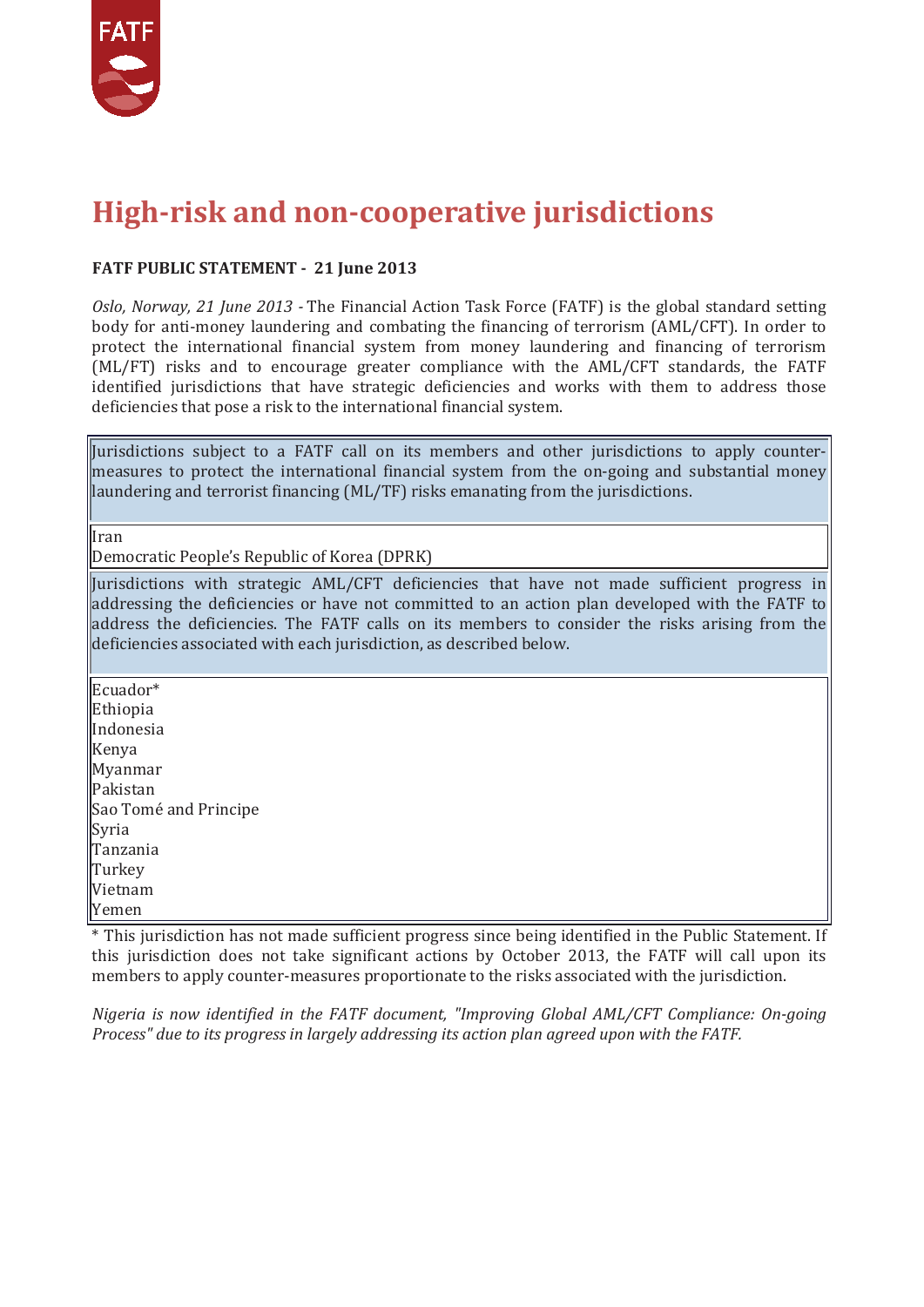

#### **Iran**

The FATF remains particularly and exceptionally concerned about Iran's failure to address the risk of terrorist financing and the serious threat this poses to the integrity of the international financial system, despite Iran's previous engagement with the FATF and recent submission of information.

The FATF reaffirms its call on members and urges all jurisdictions to advise their financial institutions to give special attention to business relationships and transactions with Iran, including Iranian companies and financial institutions. In addition to enhanced scrutiny, the FATF reaffirms its 25 February 2009 call on its members and urges all jurisdictions to apply effective counter-measures to protect their financial sectors from money laundering and financing of terrorism (ML/FT) risks emanating from Iran. FATF continues to urge jurisdictions to protect against correspondent relationships being used to bypass or evade counter-measures and risk mitigation practices and to take into account ML/FT risks when considering requests by Iranian financial institutions to open branches and subsidiaries in their jurisdiction. Due to the continuing terrorist financing threat emanating from Iran, jurisdictions should consider the steps already taken and possible additional safeguards or strengthen existing ones.

The FATF urges Iran to immediately and meaningfully address its AML/CFT deficiencies, in particular by criminalising terrorist financing and effectively implementing suspicious transaction reporting (STR) requirements. If Iran fails to take concrete steps to continue to improve its CFT regime, the FATF will consider calling on its members and urging all jurisdictions to strengthen counter-measures in October 2013.

# **Democratic People's Republic of Korea (DPRK)**

Since February 2013, the DPRK has continued to engage directly with the FATF and has engaged further with the APG. The FATF urges the DPRK to enhance its engagement with these bodies to agree with the FATF on an action plan to address its AML/CFT deficiencies.

The FATF remains concerned by the DPRK's failure to address the significant deficiencies in its antimoney laundering and combating the financing of terrorism (AML/CFT) regime and the serious threat this poses to the integrity of the international financial system. The FATF urges the DPRK to immediately and meaningfully address its AML/CFT deficiencies.

The FATF reaffirms its 25 February 2011 call on its members and urges all jurisdictions to advise their financial institutions to give special attention to business relationships and transactions with the DPRK, including DPRK companies and financial institutions. In addition to enhanced scrutiny, the FATF further calls on its members and urges all jurisdictions to apply effective counter-measures to protect their financial sectors from money laundering and financing of terrorism (ML/FT) risks emanating from the DPRK. Jurisdictions should also protect against correspondent relationships being used to bypass or evade counter-measures and risk mitigation practices, and take into account ML/FT risks when considering requests by DPRK financial institutions to open branches and subsidiaries in their jurisdiction.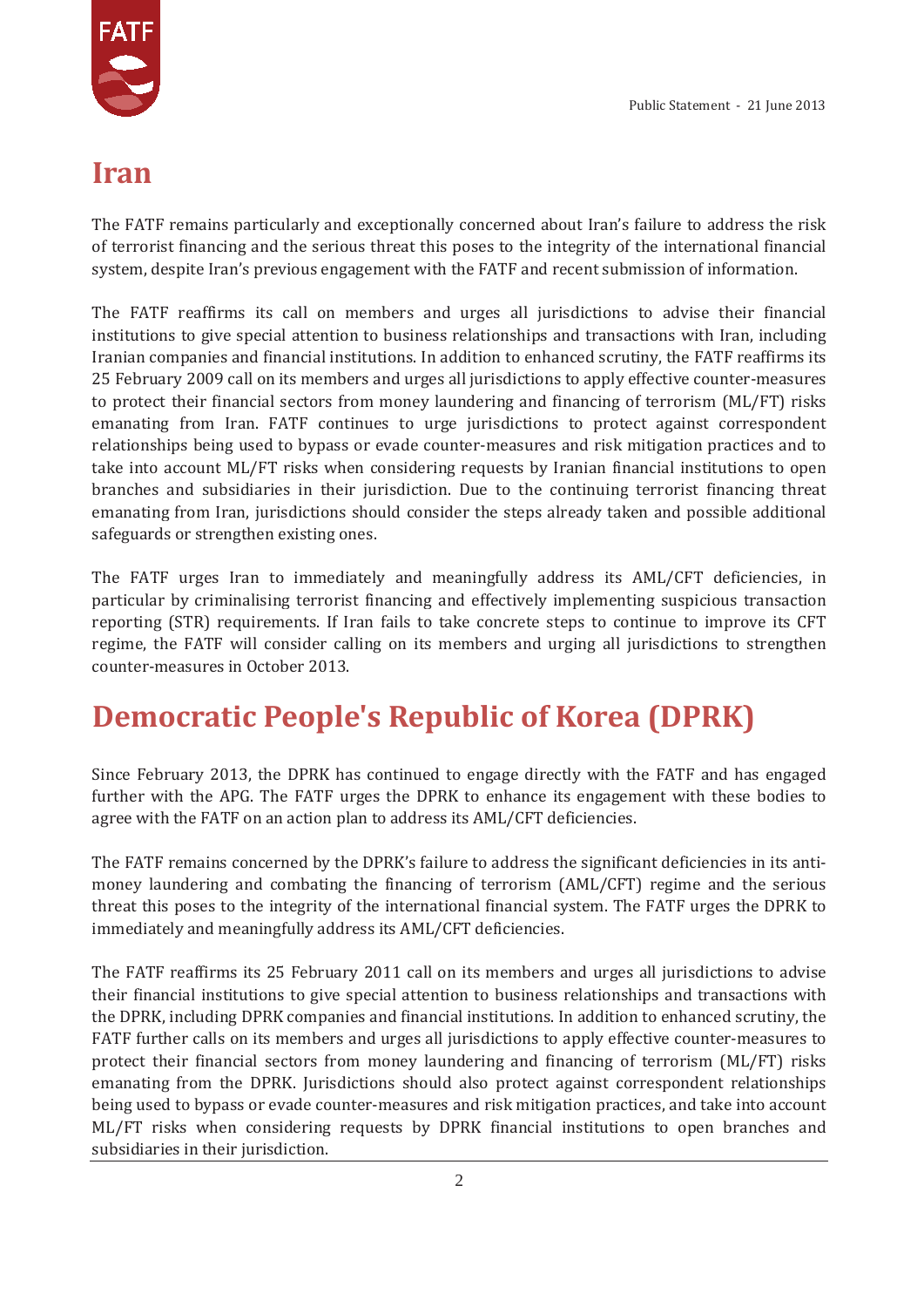

#### **Ecuador\***

Despite Ecuador's high-level political commitment to work with the FATF and GAFISUD to address its strategic AML/CFT deficiencies, Ecuador has not made sufficient progress in implementing its action plan within the established timelines, and certain strategic deficiencies remain. The FATF acknowledges the commitment from the President of Ecuador's National Assembly to enact improvements to its CFT provisions by September 2013. Ecuador should continue to work with the FATF and GAFISUD on implementing its action plan to address these deficiencies, including by: (1) ensuring adequate criminalisation of terrorist financing; (2) establishing and implementing adequate procedures to identify and freeze terrorist assets; (3) implementing adequate procedures for the confiscation of funds related to money laundering; and (4) continuing to enhance coordination of financial sector supervision. Taking into account Ecuador's continued lack of progress in these areas, if Ecuador does not take significant actions by October 2013, the FATF will call upon its members to apply counter-measures proportionate to the risks associated with Ecuador.

# **Ethiopia**

Ethiopia has taken steps towards improving its AML/CFT regime, including by adequately criminalising money laundering and terrorist financing through the AML/CFT law enacted in January 2013. However, despite Ethiopia's high-level political commitment to work with the FATF to address its strategic AML/CFT deficiencies, Ethiopia has not made sufficient progress in implementing its action plan within the agreed timelines, and certain strategic AML/CFT deficiencies remain. Ethiopia should continue to work on implementing its action plan to address these deficiencies, including by: (1) establishing and implementing an adequate legal framework and procedures to identify and freeze terrorist assets; and (2) implementing effective, proportionate and dissuasive sanctions in order to deal with natural or legal persons that do not comply with the national AML/CFT requirements. The FATF encourages Ethiopia to address its remaining deficiencies and continue the process of implementing its action plan.

# **Indonesia**

Indonesia has taken steps towards improving its AML/CFT regime, including by adequately criminalising terrorist financing through the CFT law enacted in February 2013. However, despite Indonesia's high-level political commitment to work with the FATF and APG to address its strategic AML/CFT deficiencies, Indonesia has not made sufficient progress in implementing its action plan within the agreed timelines, and certain strategic AML/CFT deficiencies remain regarding the establishment and implementation of an adequate legal framework and procedures for identifying and freezing of terrorist assets. The FATF encourages Indonesia to address these remaining issues, in compliance with international standards.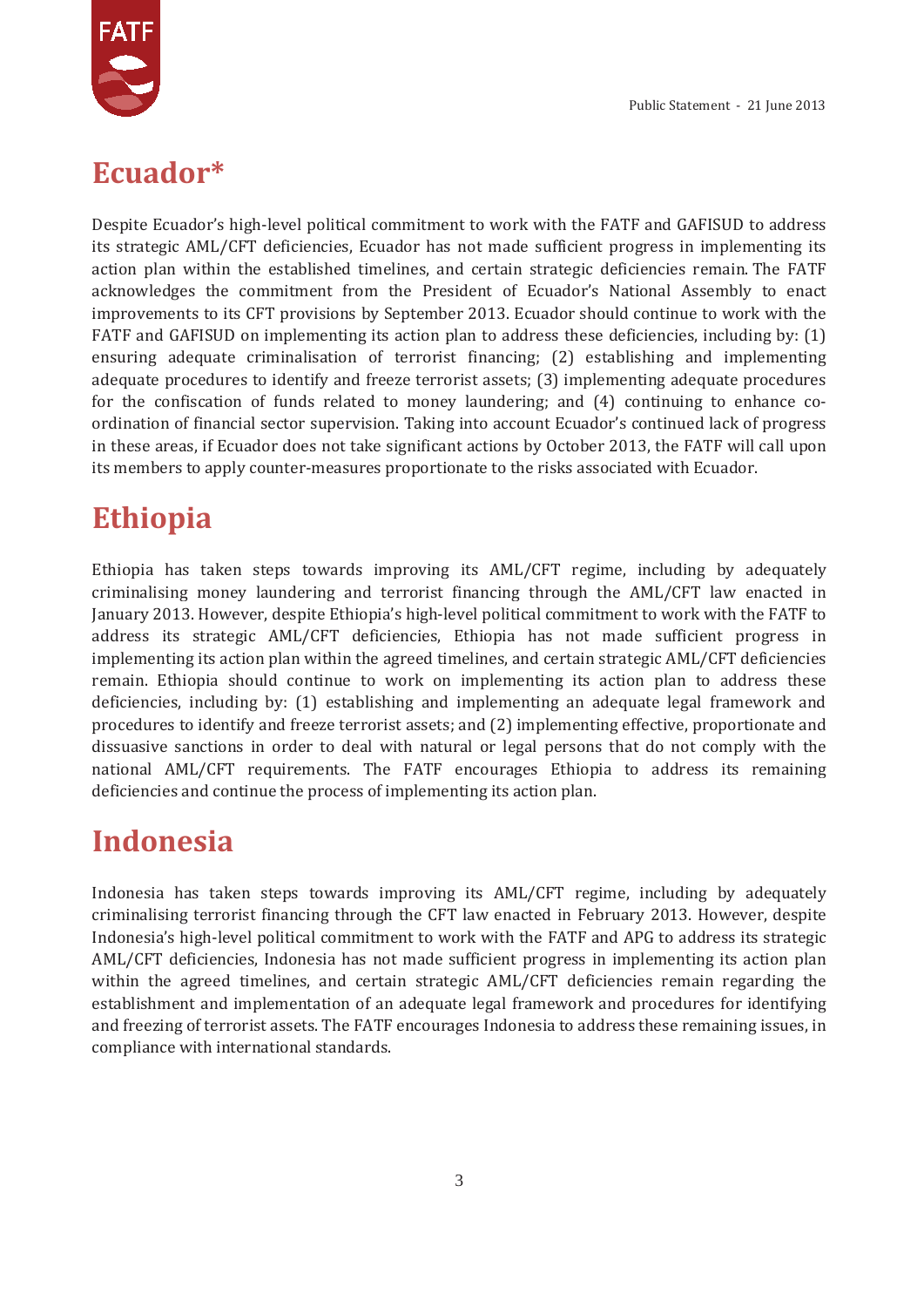

### **Kenya**

Kenya has taken steps towards improving its AML/CFT regime, including the issuance of AML regulations and the Money Remittance Regulations, which address deficiencies regarding preventive measures and supervision. However, despite Kenya's high-level political commitment to work with the FATF and ESAAMLG to address its strategic AML/CFT deficiencies, Kenya has not made sufficient progress in implementing its action plan within the agreed timelines, and certain strategic AML/CFT deficiencies remain. Kenya should continue to work on implementing its action plan to address these deficiencies, including by: (1) adequately criminalising terrorist financing; (2) ensuring a fully operational and effectively functioning Financial Intelligence Unit; (3) establishing and implementing an adequate legal framework for the identification and freezing of terrorist assets; and (4) implementing an adequate and effective AML/CFT supervisory programme for all financial sectors. The FATF encourages Kenya to address its remaining deficiencies and continue the process of implementing its action plan.

#### **Myanmar**

Myanmar has taken steps towards improving its AML/CFT regime. However, despite Myanmar's high-level political commitment to work with the FATF and APG to address its strategic AML/CFT deficiencies, Myanmar has not made sufficient progress in implementing its action plan, and certain strategic AML/CFT deficiencies remain. Myanmar should continue to work on implementing its action plan to address these deficiencies, including by: (1) adequately criminalising terrorist financing; (2) establishing and implementing adequate procedures to identify and freeze terrorist assets; (3) further strengthening the extradition framework in relation to terrorist financing; (4) ensuring a fully operational and effectively functioning Financial Intelligence Unit; (5) enhancing financial transparency; and (6) strengthening customer due diligence measures. The FATF encourages Myanmar to address the remaining deficiencies and continue the process of implementing its action plan.

### **Pakistan**

Pakistan has taken significant steps towards improving its AML/CFT regime, including by amending its Anti-Terrorism Act to criminalise terrorist financing largely consistent with the international standards. However, despite Pakistan's high-level political commitment to work with the FATF and APG to address its strategic AML/CFT deficiencies, Pakistan has not yet made sufficient progress in fully implementing its action plan, and certain key CFT deficiencies remain. Pakistan needs to take additional steps to meet the international standards regarding the identification and freezing of terrorist assets, including by further amending its Anti-Terrorism Act. The FATF encourages Pakistan to address the remaining deficiencies and continue the process of implementing its action plan.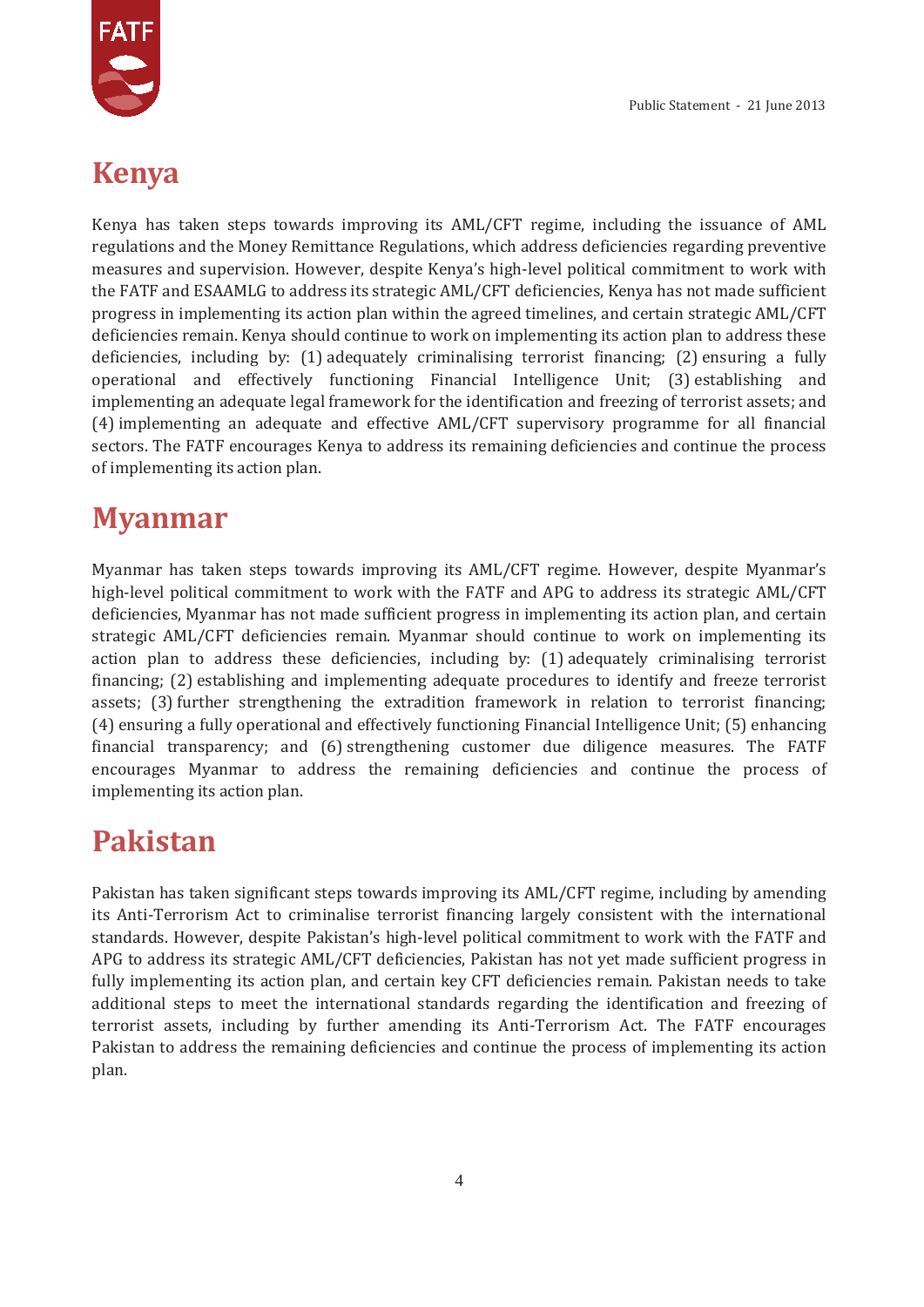

# **São Tomé and Príncipe**

Despite São Tomé and Príncipe's high-level political commitment to work with the FATF and GIABA to address its strategic AML/CFT deficiencies, São Tomé and Príncipe has not made sufficient progress in implementing its action plan, and certain strategic deficiencies remain. São Tomé and Príncipe should continue to work on implementing its action plan to address these deficiencies, including by: (1) adequately criminalising money laundering and terrorist financing; (2) establishing a fully operational and effectively functioning Financial Intelligence Unit; (3) ensuring that financial institutions and DNFBPs are subject to adequate AML/CFT regulation and supervision; and (4) implementing effective, proportionate and dissuasive sanctions in order to deal with natural or legal persons that do not comply with the national AML/CFT requirements. The FATF encourages São Tomé and Príncipe to address its remaining deficiencies and continue the process of implementing its action plan.

# **Syria**

Despite Syria's high-level political commitment to work with the FATF and MENAFATF to address its strategic AML/CFT deficiencies, Syria has not made sufficient progress in implementing its action plan, and certain strategic AML/CFT deficiencies remain. Syria should continue to work on implementing its action plan to address these deficiencies, including by: (1) providing sufficient legal basis for implementing the obligations under UNSCR 1373 and implementing adequate procedures for identifying and freezing terrorist assets; and (2) ensuring that appropriate laws and procedures are in place to provide mutual legal assistance. The FATF encourages Syria to address its remaining deficiencies and continue the process of implementing its action plan.

# **Tanzania**

Tanzania has taken steps towards improving its AML/CFT regime. However, despite Tanzania's highlevel political commitment to work with the FATF and ESAAMLG to address its strategic AML/CFT deficiencies, Tanzania has not made sufficient progress in implementing its action plan within the agreed timelines, and certain strategic CFT deficiencies remain regarding the establishment and implementation of adequate procedures to identify and freeze terrorist assets. The FATF encourages Tanzania to address this remaining deficiency and continue the process of implementing its action plan.

# **Turkey**

Turkey has taken notable steps towards improving its CFT regime, including by enacting a terrorist financing law in February 2013 and issuing the regulation to implement this law in May 2013. The FATF welcomes these steps made by Turkey, which improve the country's compliance with international standards. However, the FATF has not assessed the regulation due to its very recent nature and therefore the FATF has not yet determined the extent to which it addresses the on-going shortcomings in the Turkish counter-terrorist financing regime. Turkey should clarify the remaining